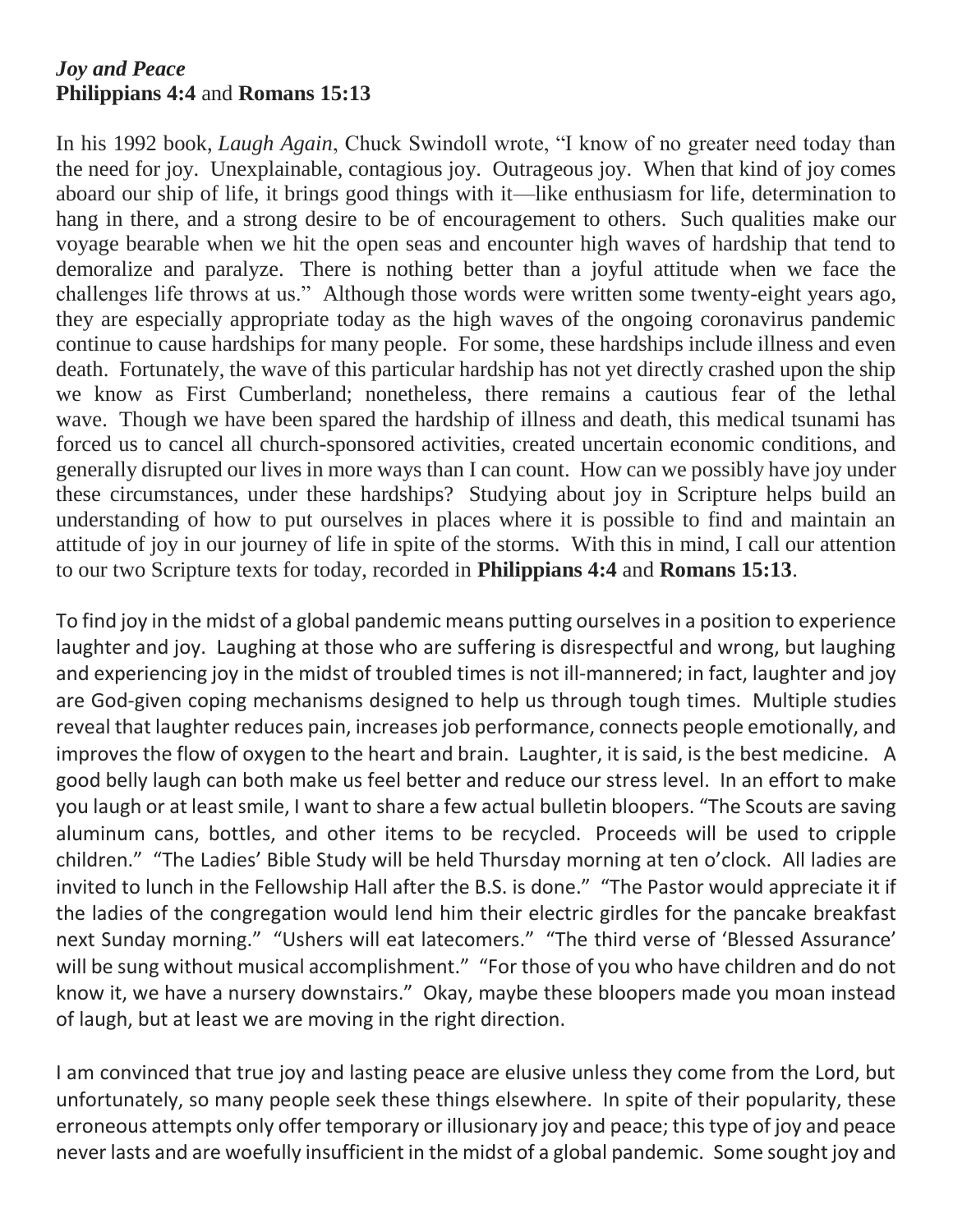peace in their financial resources, then the stock market crashed under the wave of fear produced by the pandemic and their joy and peace were washed away. Others sought joy and peace in their careers, but the "Safer at Home" order gradually eroded that away, as well. Any place other than Christ that we seek joy and peace will ultimately disappoint us.

In our text for today, as well as in several other places in the *New Testament*, the Apostle Paul tells us that we can have joy and peace when we fully trust in Jesus; in fact, we can have these things so much that they overflow. If these things are available to us as followers of the risen Jesus, then why do so many people seem not to possess them? The answer to this question is multifaceted, but I think that, generally speaking, we all tend to trust in what we see in front of us. By that, I mean that we let current and urgent circumstances, like the ongoing pandemic, rob of us of the joy and peace God has planned for us. So many people, even people in the church, hold onto an immediate worry and forget about God's promises.

All of this leads to the following question: "How can we be filled with joy and peace, how can we rejoice always, even in the midst of a storm?" First of all, we need to slow down and carefully look around. Telling someone to slow down while under a "Safer at Home" order seems foolish, but hear me out. I do not know about you, but besides not being able to worship together on Sunday mornings, the worst thing for me during this pandemic has been my lack of productive activity. I am wired in such a way that I am frustrated by being idle. For me, at least initially, our pandemic-inspired slowdown has been like being stuck in a traffic jam on the interstate while having no clue when the traffic flow would begin to move again. I am now beginning to realize that my frustration was not rooted in my idleness, but rather, in my failure to be observant and appreciative during my down time. Scripture never encourages us to sit and be idle, but it does tell us to be still and know that God is God [**Psalm 46:10**]. Sitting and doing nothing is both frustrating and boring to me, but pausing the pursuits of life to read God's Word and ponder its meaning, to spend time in prayer and meditation, to count my many blessing, to read a good book, to visit with my family instead of merely watching television while sitting beside them allows God's gifts of joy and peace to be made manifest in my life, and it will do the same in yours. Who knows, pausing to look around while life as we knew has come to a stop may result in us seeing wonderful things we have never seen before because we have been going too fast; this may ultimately be the greatest blessing to come out of this pandemic. Yes a blessing can come from tragedy, for **Romans 8:28** tells us that *". . . in all things God works for good with those who love him, . . ."* [GNT]

Another way we can be filled with joy and peace and rejoice always, even in the midst of a storm, is to trust in the goodness of God. In a fallen and troubled world, it is natural to be a pessimist. If we are a worrier by nature, then we expect the worse even when things are going good and believe that any and every storm will assuredly turn into a tornado or a hurricane. I am not a worrier by nature and am generally optimistic, so I struggle to relate to those who constantly worry; nonetheless, I offer this advice: Live as if God is on your side and believe that His ways and His plans are perfect for you. Years ago, I adopted **Jeremiah 29:11** as the theme verse of